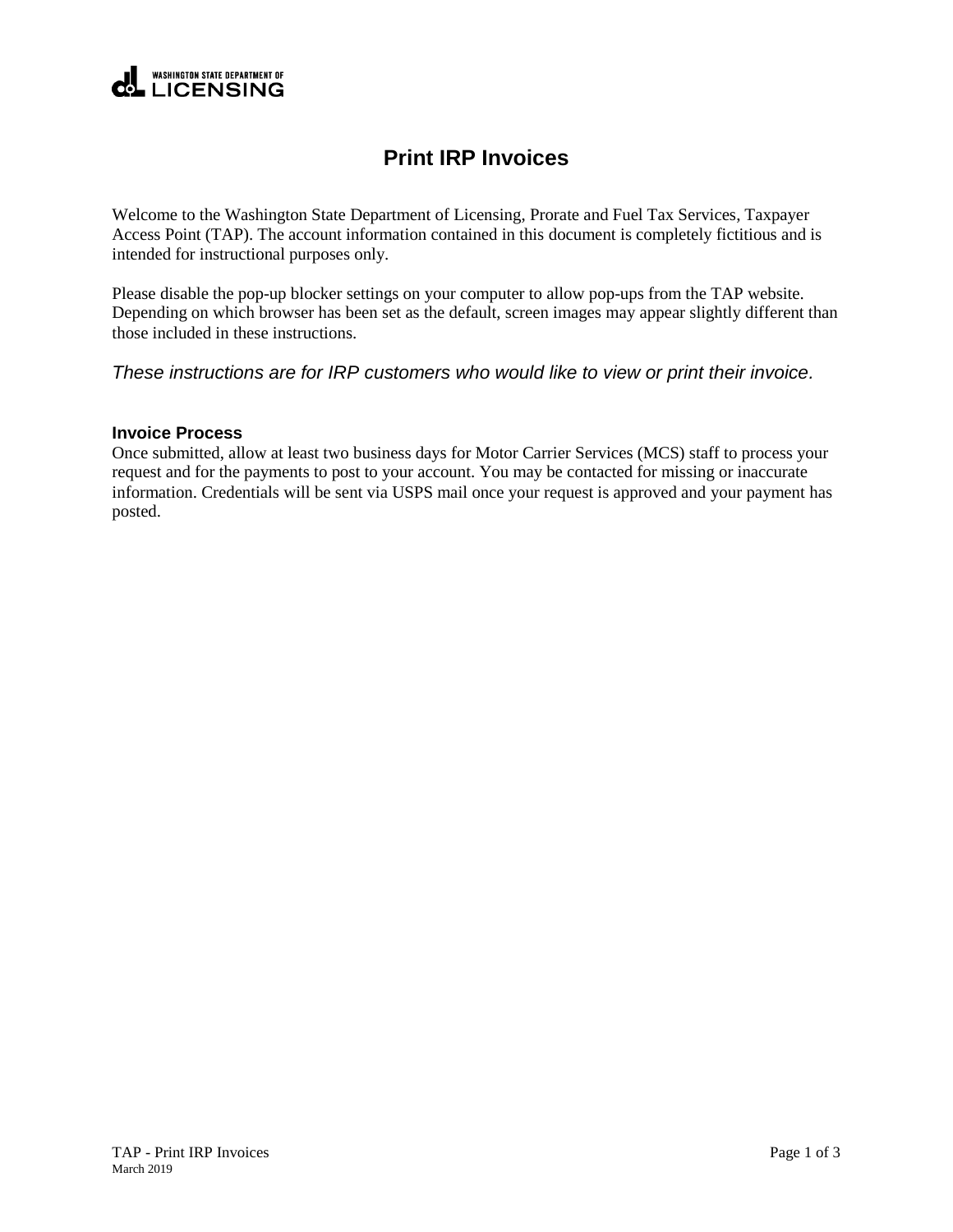## **Instructions to Print Invoices**

Log into Taxpayer Access Point (TAP).

*Note: For more information on how to log into your TAP account, see [How to log into TAP.](http://www.dol.wa.gov/vehicleregistration/docs/TAP-how-to-log-into-tap.pdf)*

| axpayer<br>ccess<br>Δ<br>oint                                                   |                                                                        |                                 |                                                                        |                                  |                                                    |                                       | <b>Prorate and Fuel Tax Services</b><br><b>O MASHINGTON STATE DEPARTMENT OF</b> |
|---------------------------------------------------------------------------------|------------------------------------------------------------------------|---------------------------------|------------------------------------------------------------------------|----------------------------------|----------------------------------------------------|---------------------------------------|---------------------------------------------------------------------------------|
| <b>Menu</b><br>Log Off                                                          | <b>IRP TEST</b>                                                        |                                 | <b>Names And Addresses</b>                                             |                                  | I Want To                                          |                                       |                                                                                 |
| Home                                                                            | <b>Federal Employer ID</b><br>My Balance                               | 11-1111111<br>\$3,249.41        | <b>Legal Name</b><br><b>Physical Address</b><br><b>Mailing Address</b> | <b>IRP TEST</b><br>Add           | 1661 ANTHEM LN SW TUMWATER WA                      | <b>View Profile</b><br>Make a Payment | Register a New Account                                                          |
| <b>Back</b>                                                                     |                                                                        |                                 |                                                                        |                                  |                                                    |                                       |                                                                                 |
| View Support ID                                                                 | Accounts <sup>2</sup> History <sup>3</sup><br>My Accounts <sup>2</sup> | Messages <sup>3</sup>           | Letters <sup>1</sup>                                                   |                                  |                                                    |                                       |                                                                                 |
| <b>Navigation</b>                                                               | <b>My Accounts</b>                                                     |                                 |                                                                        |                                  |                                                    |                                       | <b>Hide History</b> Filter                                                      |
|                                                                                 | Account Id                                                             | <b>Account Type</b>             | Name                                                                   | Frequency                        | <b>Address</b>                                     |                                       | Balance Status                                                                  |
| » My Accounts                                                                   | 0022307-0101<br>0022307                                                | <b>IRP Fleet</b><br><b>IFTA</b> | <b>IRP TEST</b><br><b>IRP TEST</b>                                     | <b>Prorate Fisc</b><br>Quarterly | 1661 ANTHEM LN SW TUMW/<br>1661 ANTHEM LN SW TUMW/ |                                       | 3.249.41 Active<br>0.00 Active                                                  |
| <b>TAP Help</b>                                                                 | 2 Rows                                                                 |                                 |                                                                        |                                  |                                                    |                                       |                                                                                 |
| <b>TAP How-To Videos</b>                                                        |                                                                        |                                 |                                                                        |                                  |                                                    |                                       |                                                                                 |
| <b>TAP Frequently Asked</b><br>Ouestions                                        |                                                                        |                                 |                                                                        |                                  |                                                    |                                       |                                                                                 |
| dol.wa.gov   Contact Us   About Us   Survey   More About TAP   Copyright @ 2015 |                                                                        |                                 |                                                                        |                                  |                                                    |                                       |                                                                                 |

Under **Account Id**, select your **IRP Fleet Account** hyperlink.